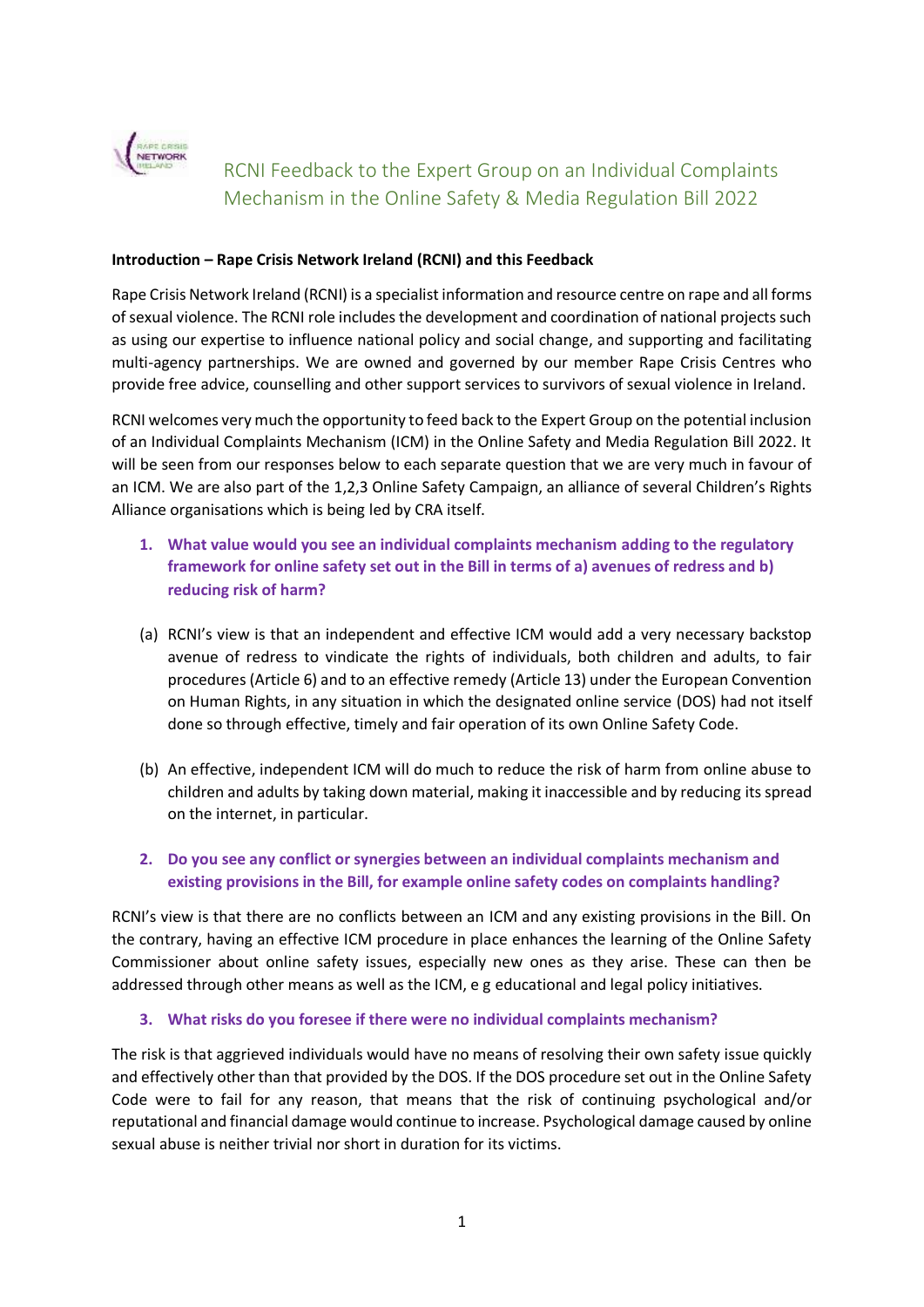### **4. Which of the categories of harmful online content set out in the Bill should be covered by an individual complaints mechanism?**

Every category of harmful online content set out in the Bill should be covered. Also, any new category of harmful online content which is added in future (e g age-inappropriate online content) should be covered.

**5. Should a distinction be made between those categories of harmful online content which are connected to a criminal offence (which would require the involvement of appropriate law enforcement bodies) and those other categories of harmful online content?**

There should be a clear protocol between An Garda Sỉochảna and the Online Safety Commissioner which sets out the procedure where harmful online content connected to a criminal offence is detected or reported by a victim. Other than that, we see no reason for any other distinction in how the different categories of harmful online content are treated.

**6. How can issues of scale and volume of content be addressed, particularly if an individual complaints mechanism was to be applied to those services which are Video Sharing Platform Services under the revised Audiovisual Media Services Directive and would therefore be available to users throughout the EU, not just in Ireland?**

RCNI's view is that the ICM should only come into play on rare occasions when the relevant DOS does not provide a timely or effective response to a complaint about harmful online content. Provided that the relevant Online Safety Code is followed, this should not arise very often and therefore, there should be no issue about unmanageable volumes of complaints which will involve ICM. We also note that under the Bill, broadcasting and audio-visual on-demand media services will both be subject to individual complaints mechanisms. The proposed ICM will bring the regulation of harmful online content into line with these existing mechanisms. In our view, this is a fair and equitable solution.

- **7. In what ways can an individual complaints mechanism achieve an appropriate balance between a) protecting and supporting the needs of all individuals, particularly children and other vulnerable persons, and b) the protection and vindication of fundamental rights, e.g. freedom of expression and fair procedures. How would this balance be affected by matters of scale and volume of content?**
- (a) Any ICM addressing harmful online content must be simple and accessible to use for all potential victims of online sexual abuse, including children, young people and vulnerable adults. It must also be effective and timely to prevent any further harm, insofar as this is possible. Further, it must be independent and well-resourced if it is to protect and support the needs of victims of this pernicious form of online abuse.
- (b) Anyone who is the source or conduit of harmful online content, other than content which is already illegal (ie that which it is already a criminal offence to disseminate) which is the subject of a complaint to the ICM should have the right to reply and to have that reply considered. There should also be a right of appeal.
- **8. Should an individual complaints mechanism be overseen by a) An Coimisiún by the same Online Safety Commissioner who has oversight over the systemic regulatory framework, b)**